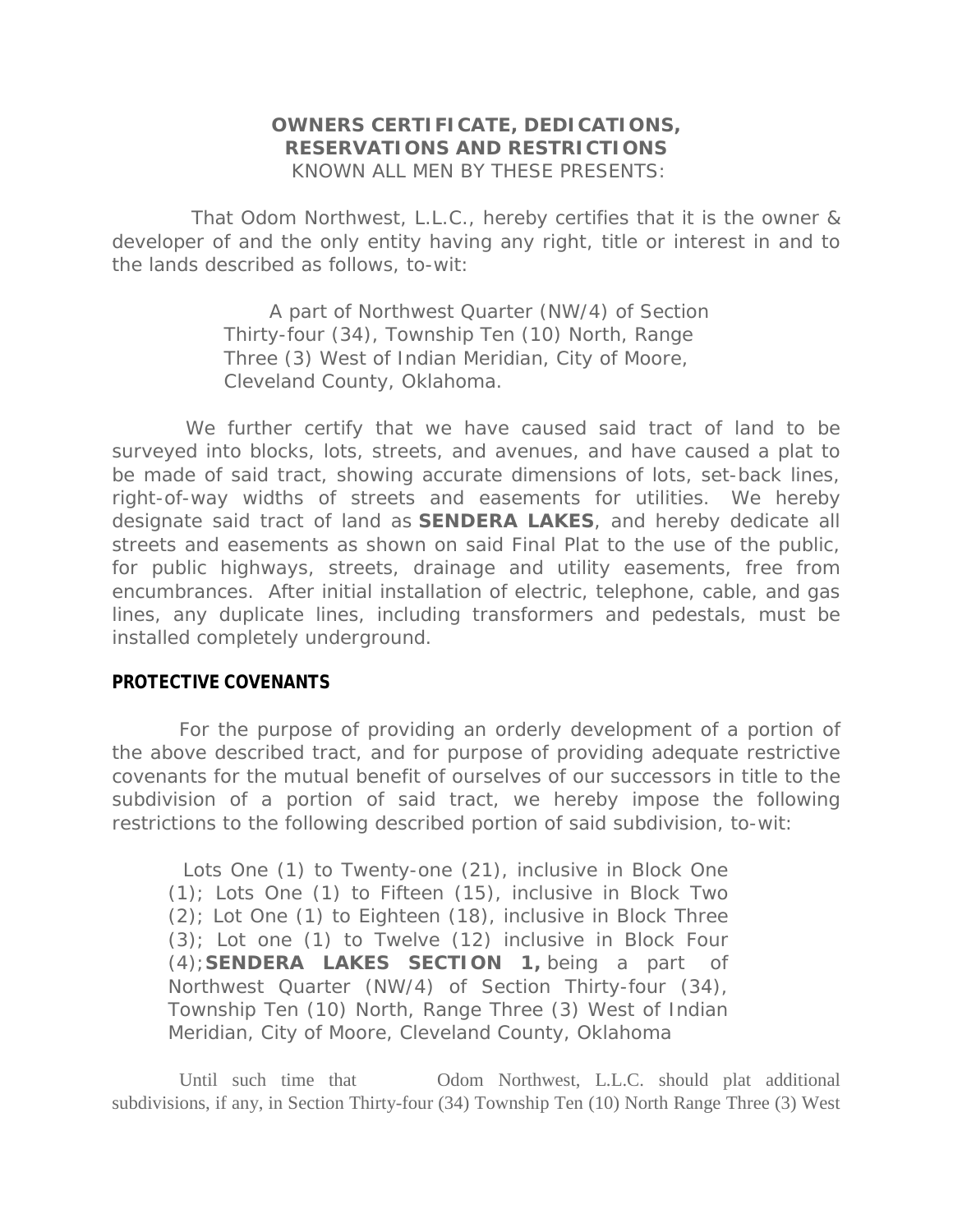of the Indian Meridian, City of Moore, Cleveland County, Oklahoma, these protective covenants shall apply only to the lots described in this paragraph, and the terms lots as hereinafter used shall be applicable only to the lots described in this paragraph and the term subdivision shall apply only to the area included in the description as set forth in this paragraph. The term lot or lots shall not apply to other lot or lots shown in the recorded plat and the term subdivision shall not include any of the area not included in the description contained in this paragraph. The Sendera Lakes Homeowners' Association shall be and is included in this declaration as attached hereto. Odom Northwest, L.L.C. may, in additional subdivision plats, impose these Dedications, Reservations and Restrictions on such additional subdivision plats and impose on this Section 1 such Dedications, Reservations and Restrictions, as set forth in such additional subdivision plats so that all lots in all subdivisions will be subject to the same Reservations and Restrictions.

- 1. USE: All of the lots in SENDERA LAKES SECTION 1 above described shall be known as, and reserved exclusively for use as residential lots and/or residential building sites for single-family structures. The term "Single Family" is intended to prohibit multiple families from permanently living in the same unit. The provision shall be strictly enforced if, in the sole discretion of the Architectural Committee or the Homeowners' Association, the multiple family situations have become a nuisance to the neighbors.
- 2. ARCHITECTURAL COMMITTEE: The Architectural Control Committee's (hereinafter called "ACC") purpose is to promote good design and compatibility within the subdivision and in its review of plans, specifications, plot plans, color schemes and materials or determination of any waiver as hereinafter authorized, may take into consideration the nature and character of the proposed structure, the materials of which it is to be built, the availability of alternative materials, the site upon which it is proposed to be erected and the harmony thereof with the surrounding area. The ACC shall not be liable for any approval, disapproval or failure to approve hereunder, and its approval of plans, specifications, plot plan and other submittals shall not constitute a warranty or responsibility for building methods, materials, procedures, structural design, grading or drainage or code violations. The approval, disapproval or failure to approve of any plans, specifications, plot plans or other submittals shall not be deemed a waiver of any restrictions, unless the ACC is hereinafter authorized grant the particular waiver. Nothing herein contained shall in any way be deemed to prevent any of the owners of property in the Subdivision from maintaining any legal action relating to improvements within the Subdivision which they would otherwise be entitled to maintain. No building, outbuilding or other structure shall be erected, placed or altered on any building plot in this subdivision until the building plans, specifications, design and plot plans, showing the location, type of construction, external design and exterior materials of such building, have been approved by the ACC composed of David P. Odom, Paul B. Odom III and Rachel Odom, or by a representative designated by a majority of the members of said Committee. In the event of the death or resignation of any member of said committee, the remaining number of members shall have full authority and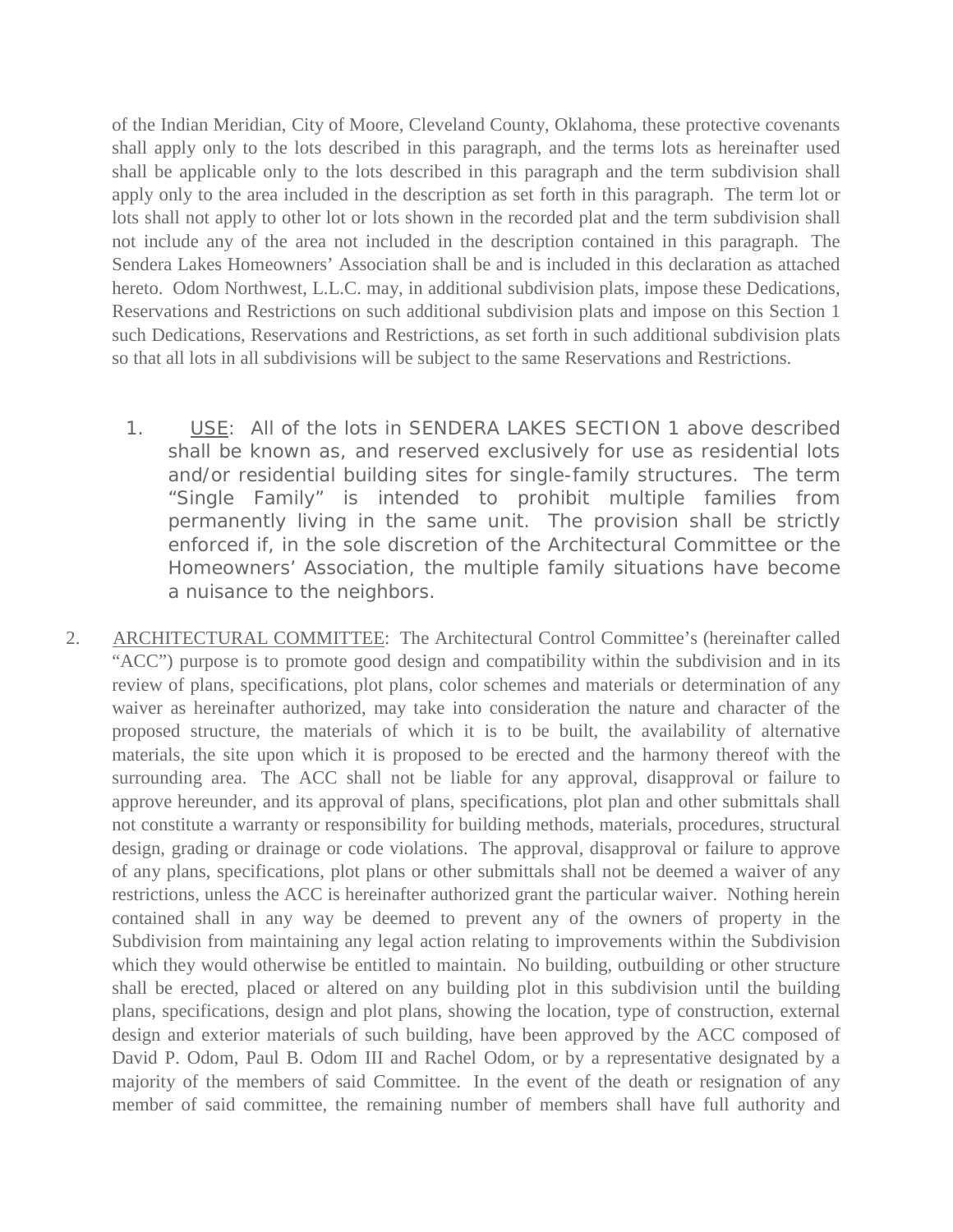designate a successor. If the aforesaid committee, their authorized representatives or successors fails to approve or disapprove such design and location within thirty (30) days after building plans, building specifications, and plot plan have submitted to them such approval shall be deemed granted and this covenant shall be deemed to have been fully complied with. In the event that building plans, specifications, and plot plan showing the location of such building ARE NOT submitted prior to construction, the owner of the Lot is in violation of this covenant and it shall not be deemed to have been waived by the fact that the ACC does not object to a particular violation prior to completion of construction. The ACC may at any time, after completion of construction, bring an action requiring the lot owner to comply with all restrictions herein contained. If the ACC chooses to grant a waiver subsequent to completion because of hardship, such action shall not be deemed a precedent for similar violations in the future. "The ACC shall be authorized to grant a waiver from any restriction herein contained." The ACC shall not be liable for any waiver granted or any approval, disapproval or failure to respond to a particular request. Neither the members of such committee or its designated representative shall be entitled to any compensation for service performed pursuant to this covenant. The powers and duties of such committee, and its designated representatives, shall cease on or after January 1, 2033. Thereafter the Board of Directors of the Sendera Lakes Homeowners' Association Corp., hereinafter defined, shall assume the powers and duties of the ACC.

- 3. SET BACKS: No building shall be located on any lot nearer to the front line or nearer to the side street line than the minimum building set-back lines shown on the recorded plat. In any event no building shall be located on any lot nearer than twenty-five (25) feet to front lot line, twenty-five (25) feet on cul-de-sacs as noted on the plat, or nearer than fifteen (15) feet to any side street line. The minimum side yard shall be no nearer than five (5) feet to a side lot line. For the purpose of this covenant, eaves, steps, and open porches shall not be considered as part of a building, provided, however, that this shall not be construed to permit any portion of a building on a lot or building site to encroach upon another lot or building site.
	- 4. MINIMUM DWELLING SIZE: On all lots the ground floor area of a single-family main structure, exclusive of one story open porches and garage, shall not be less than 2000 square feet for a one-story dwelling, no less than 1600 square feet for a dwelling of more than one story. In any case, no dwelling shall be erected upon any said lots having less than 2000 square feet.
	- 5. MINIMUM PLOT SIZE: No single-family dwelling shall be erected or placed on any building plot which has an area of less than 7,500 square feet; nor shall any dwelling be erected or placed on any residential building lot having a width of less than 65 feet at the front minimum building set-back line.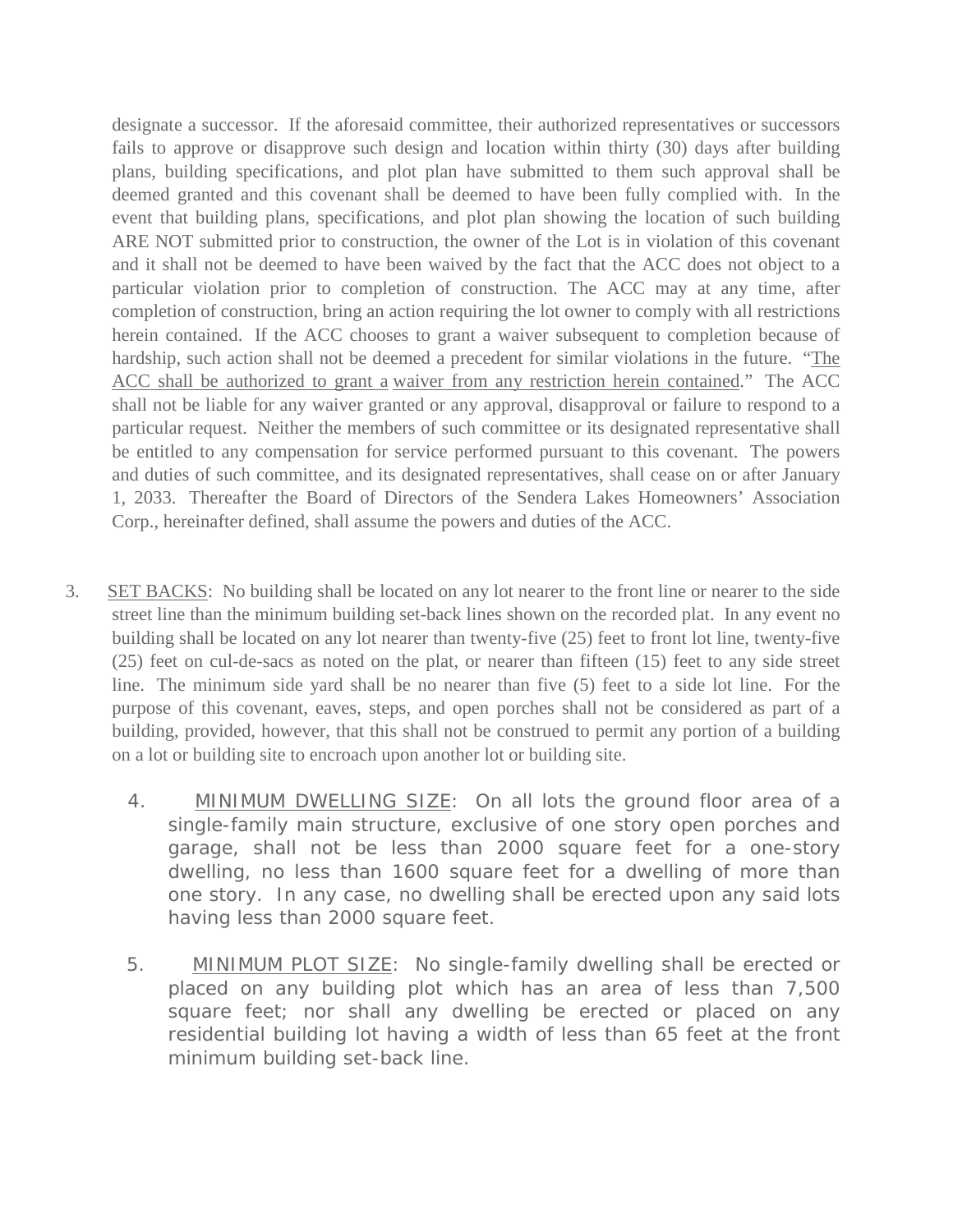6. ROOFS: The ACC will establish guidelines specifying the type, color, style, valley, ridge and manufacturer of roofing materials. An exhibit will be filed at a later date and will become a part of these documents. All construction, repairs and replacements shall adhere to said guidelines.

Any other roofing materials to be used in **SENDERA LAKES SECTION 1** shall be subject to the approval, in advance, of the ACC.

- 7. ROOF PITCH: All homes shall have a minimum eight (8) pitch roof unless ACC waives this requirement.
- 8. SIDEWALKS: Sidewalks shall be constructed on each lot, concurrently with the construction of the residence thereon. Each sidewalk shall be parallel to the streets and must be also constructed in accordance with the applicable sidewalk construction specifications of the City of Moore, Oklahoma.
- 9. EXTERIOR WALL FINISH: No main residential building shall ever be placed, erected or constructed on any lots or building site in this addition unless at least eighty-five percent (85 %) of the exterior walls thereof be of brick, stone veneer or Dryvit, provided, however, that all windows or doors located in said exterior walls and where the structure is of split-level or two-story, that portion extended above the first ground floor level shall be excluded in the determination of the area of one hundred percent (100%) of said exterior walls and further provided that where a gable-type roof is constructed and a part of the exterior wall is extended above interior room ceiling line due to the construction of such gable-type roof, then that portion of such wall extending above the interior room ceiling may be constructed of wood material and also likewise excluded from the square foot area in determination of what constitutes one hundred percent (100%) of the exterior walls of said main residential building. All other exterior wall materials to be used shall be subject to the approval, in advance, of the ACC.
- 10. STEM WALL: All houses must be constructed with dug footing foundations that permit brick to come all the way to the ground on all sides of the house without exposing the stem wall in any area.
- 11. WATER OBSTRUCTION: No structure of any kind which would impede or obstruct the natural flow of water shall be placed within the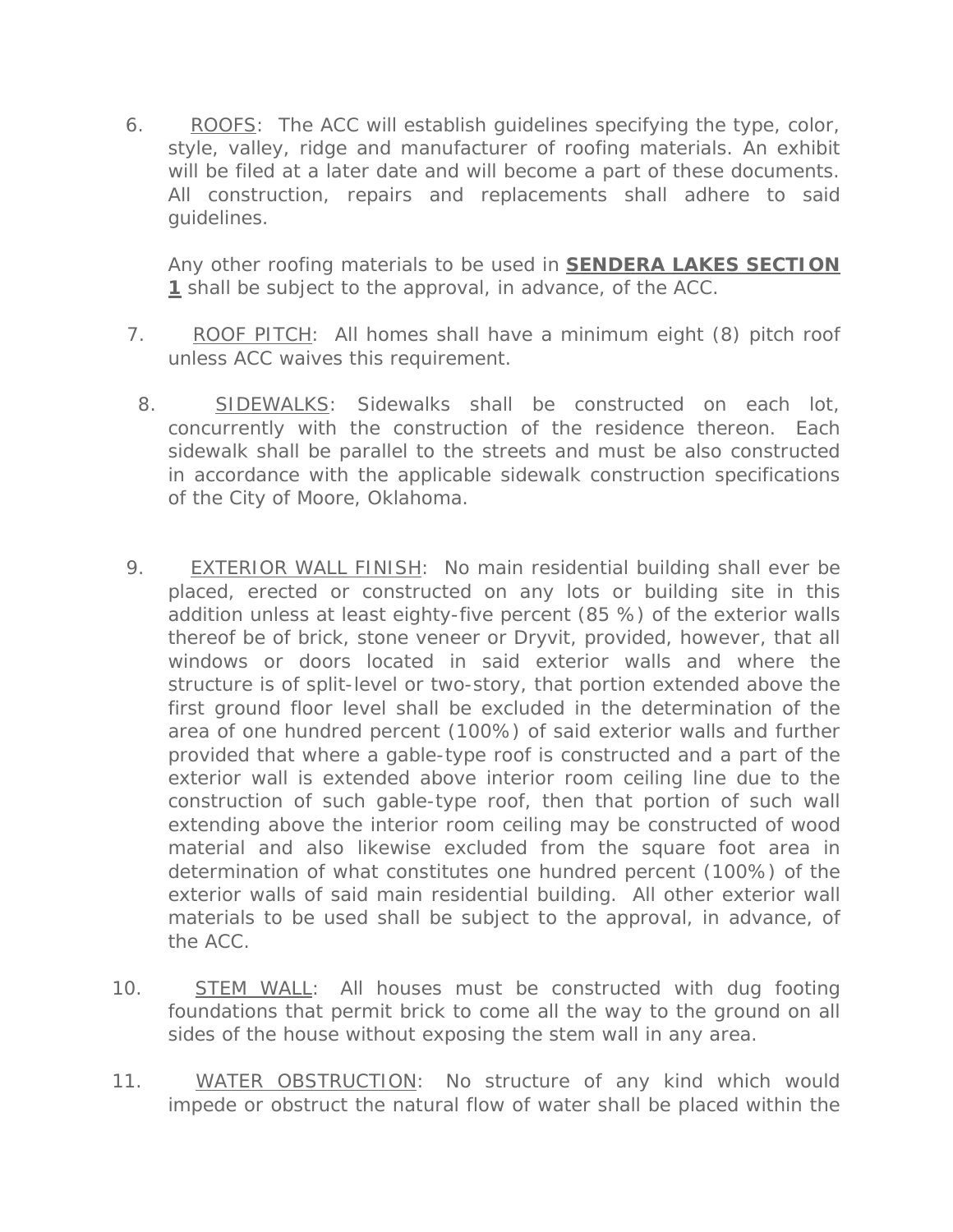banks or bed of any creek or stream of water within the addition or below the 100 year flood line. No trash, grass clippings, or debris shall be dumped or placed within the banks of any such creek or stream of water or upon any vacant lot within the addition. The owner of each lot shall be responsible for the proper maintenance of the banks and bed of the portion of any creek or stream of water that is located within the boundaries of the lot. Each lot owner shall keep the creek or stream channel within the lot clear of obstructions.

- 12. SURFACE DRAINAGE: Each lot shall receive and drain in an unobstructed manner, the storm and surface waters from lots and drainage areas of higher elevation, and from public streets and easements. No lot owner shall construct or permit to be constructed, any fencing or other obstructions which would impair the drainage of storm and surface waters over and across his lot. The foregoing covenants set forth in this Paragraph 12 shall be enforceable by any affected lot owner and by the City of Moore.
- 13. ANTENNA AND SATELLITE DISCS: No antennas shall be installed on any residential structure. Satellite discs not to exceed eighteen (18) inches in diameter or skylights capable of receiving satellite transmissions may be installed. However, the location and the type of such disc must be approved by the ACC before installing the same. The type and location of the disc shall not be to the detriment of neighboring houses. The decision of the ACC as to the granting or refusal to grant permission to install a satellite disc will be final, conclusive and binding upon all owners.
- 14. SIGNS: No sign of any kind shall be displayed to the public view on any lot except one sign of not more than five square feet advertising the property for sale, or rent, or signs of not more than ten (10) square feet used by a builder to advertise the property during the construction and sales period, unless specific written consent is obtained in advance from the ACC, previously designated, for the temporary installation of a larger size sign.
- 15. ANIMALS: No animals, livestock, or poultry of any kind shall be raised, bred, or kept on any block or lot, except that dogs and cats may be kept, provided that they are not kept, bred, or maintained for any commercial purpose. Any other household pets are discouraged and shall not be allowed, unless the property owner shall first obtain the written approval from all abutting property owners, which includes each side and the back yard.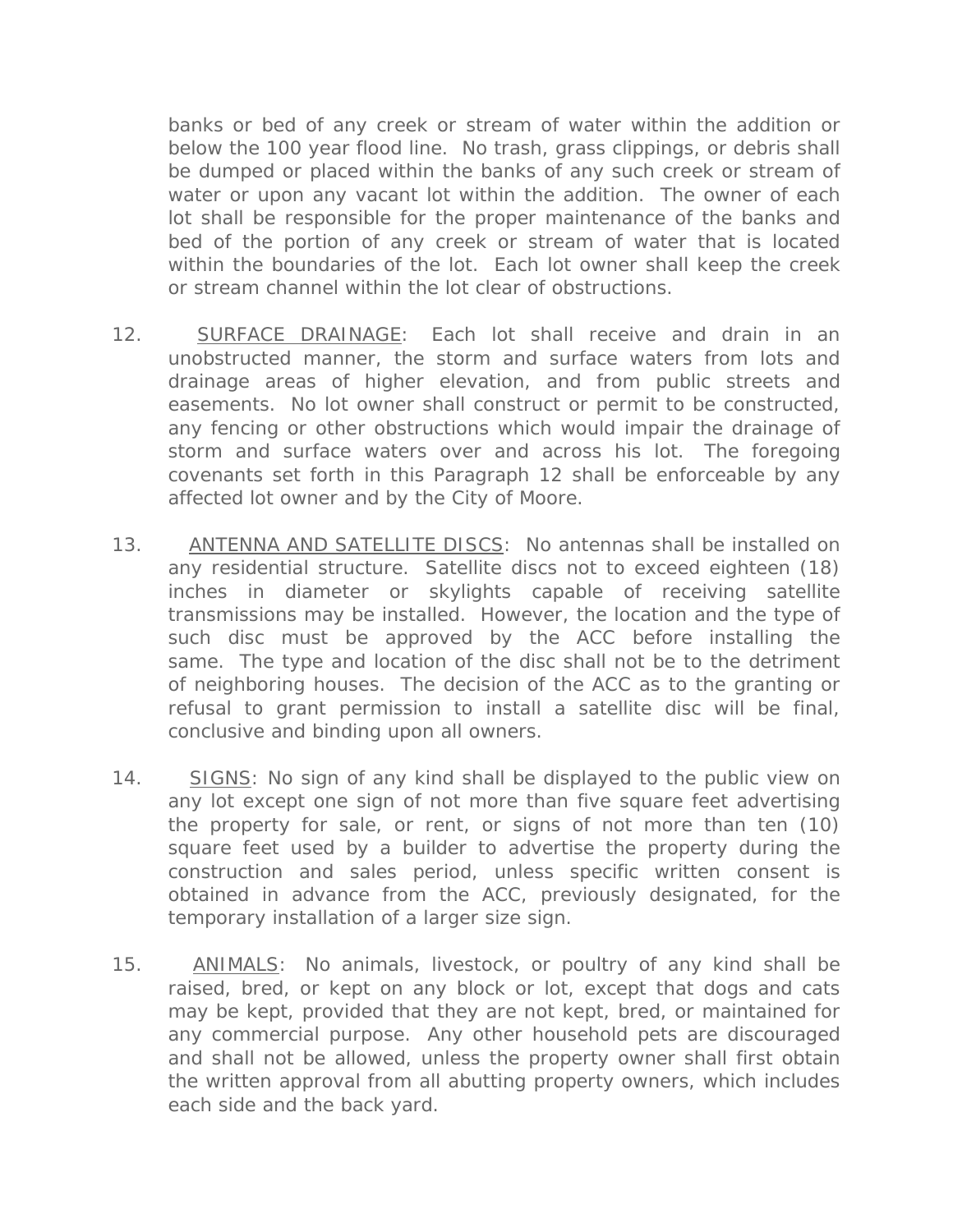- 16. FIREPLACES: Fireplaces with an outside chimney chase shall be constructed of one hundred percent (100%) masonry veneer or Dryvit exterior that goes to within eight (8) inches of the flue top or cap. All flues greater than six (6) inches outside diameter shall conform to the above restriction. All fireplaces shall conform to the city requirements for a woodburning fireplace. The chimney must be two (2) feet higher than any portion of the building within ten (10) feet but not less than three (3) feet above the point where the chimney passes through the roof.
- 17. FENCES: No fences shall be installed on the front portion of a lot in this subdivision between the front lot line and the front building setback line, except on a corner lot the fence may be installed five (5) feet beyond the side yard set-back line. Fences shall be constructed of wood plank, stockade, or similar wood materials or stone or brick. All other fences must be approved by the ACC.

 When any portion of a lot abuts Common Area "B", a fence cannot be built nearer than twelve (12) feet from the lot line abutting the water. Any such fence cannot exceed four (4) feet in height and must be constructed of wrought iron and of the standard pattern as shown in Exhibit "A".

On all lots abutting Common Area "B", privacy fences may be constructed near the rear of the house if said privacy fences do not obstruct the view of the water by adjoining property owners. All fences and their location must be approved by the ACC.

- 18. BACK YARDS: The rear yards that abut Common Area "B" shall be maintained to the waters edge by the owners of the lots and not by the Sendera Lakes Homeowners' Association.
	- 19. NON-RESIDENTIAL USE & ANNOYANCE: No church, business, professional office, trade or commercial activity of any sort may ever be conducted in any residence or building of any sort, or upon any portion of any lot or block in Sendera Lakes Section 1. This restriction is not intended to prohibit those types of in-home commercial activities which can be conducted in such a manner that the neighbors are unaware of the existence of the business, e.g. bookkeeping, sales conducted via telephone or the internet, etc. No noxious or offensive activity shall be carried on upon any lot, nor shall anything be done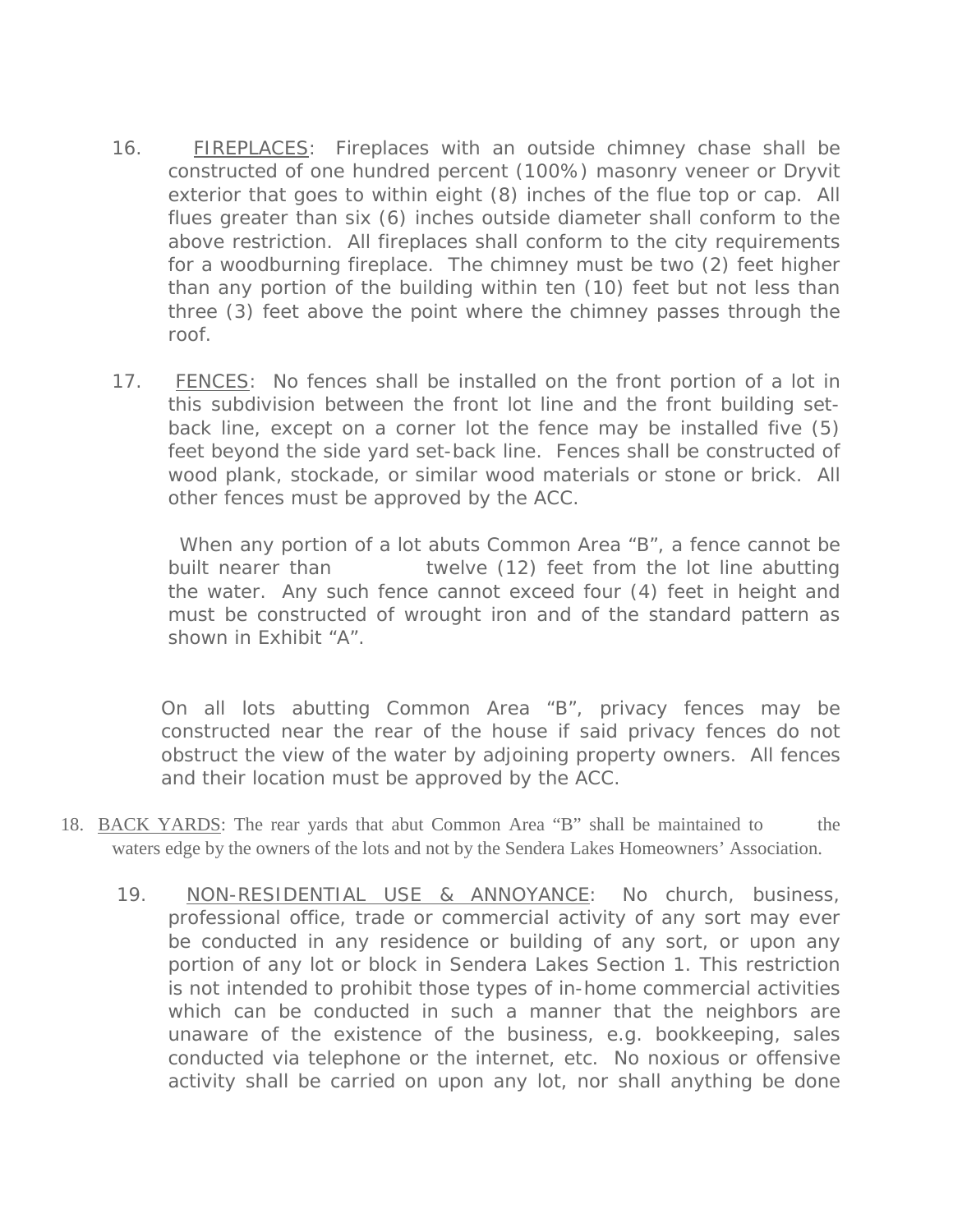thereon which may be or may become any annoyance or nuisance to the neighborhood.

- 20. TRASH RECEPTACLES: No trash, garbage, or other waste shall be kept except in sanitary containers in appropriate locations which may be specified by the ACC. Such containers shall be situated and enclosed or screened so as not to be visible from any residential street, private drive or adjacent lot. No trash, garbage or waste receptacles shall remain on the street, except beginning at 6:00 P.M. on the day before the scheduled pick-up and through the day of trash pick-up by the City of Moore or such authorized provider.
- 21. BOATS, TRAILERS, ETC.: Boats, trailers, motor homes, or other recreational vehicles may not be parked, kept, or maintained on any street in said addition, but may be kept on the premises provided they are concealed within the residence garage or located behind the front or side building limit lines and are totally concealed from the street and are not visible from neighboring property. In addition, the above are not allowed in the front yard, or on a corner lot in the front or side yard. Automobiles and pickup trucks may be parked in driveway. Commercial vehicles, except for pickup trucks, are prohibited.
- 22. PARKING: No vehicles of any type shall be stored permanently on any lot or driveway.
- 23. TEMPORARY STRUCTURES: No existing erected building structure of any sort may be moved onto or placed on any of the above described residential building plots located in this addition, it being the intention of the covenants to definitely prohibit this moving onto or placing of any existing residential structure on any of the lots or blocks in this addition.
- 24. EASEMENTS: Easements for installation and maintenance of utilities and drainage facilities are reserved as shown on the recorded plat. Within these easements, no structure, planting, or other material shall be placed or permitted to remain which may damage or interfere with the installation and maintenance of utilities, or which may change the direction of flow of drainage channels in the easements, or which may obstruct or retard the flow of water through drainage channels in the easements. The easement area of each lot and all improvements in it shall be maintained continuously by the owner of the lot, except for those improvements for which a public authority or utility company is responsible.
- 25. DETACHED STRUCTURES: No trailer, basement, tent, shack, garage, servants' quarters, nor any detached structures located on any building site in this subdivision, shall at any time be used as a main residence, temporary or permanent, nor shall any structure of a temporary nature or character be used as a main residence. No detached structures shall be allowed on any Lot which does not correspond in style and architecture to the residence to which it is appurtenant, unless the ACC otherwise consents in writing. Accessory structure or outbuildings shall not be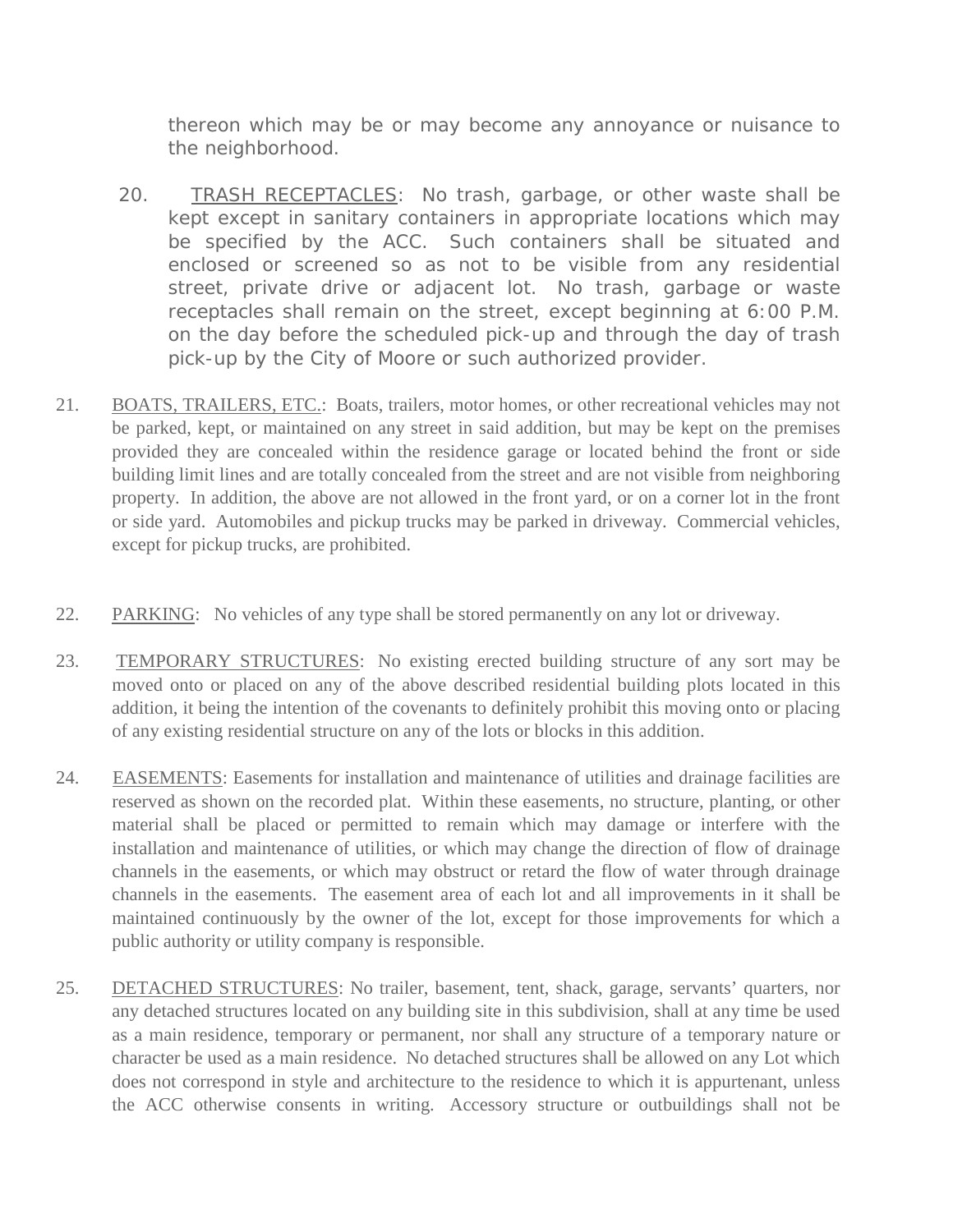permitted in the front yard. For the purpose of this restriction, small tool or storage sheds of less than 121 square foot floor area and six foot, six inches  $(6'6'')$  eave height with a maximum overall height of seven feet, six inches (7'6"), may be maintained within rear yard areas provided such rear yard is enclosed with an approved six foot (6') high sight-proof fence.

 No metal buildings of any type shall be allowed on the rear of any lot abutting the water. Other accessory structures erected on any lot abutting the water must be situated at least twenty-five (25) feet from the rear property line, and so as not to obstruct the view of the water by adjoining property owners. All necessary structures of every type, before installation, must be approved by the ACC.

26. LANDSCAPING: All builders must preserve all existing trees as much as possible to every practical extent. All builders must provide at least one (1) tree of at least three (3) inches caliber measured six (6) inches from ground level, (either existing or to be planted) in the area between the building line and the street right-of-way. Corner lots must have two (2) trees, one (1) on each street. Trees must be a deciduous or evergreen variety. If above trees die, they must be replaced within thirty (30) days by the property owner, or the Homeowners Association at its discretion may replant the trees and the cost thereof be paid by the lot owner to the Homeowners Association upon demand, and until paid, such cost shall constitute a lien against the lot. All builders must landscape the front yards with appropriate shrubs, plants and trees with a minimum expenditure of \$2,500.00 not including sod or irrigation**.** Trees and shrubbery cannot be placed on any lot abutting Common Area "B" so as to block or obstruct the view of the water by adjoining property owners.

 All builders and homeowners are responsible for replacing any sod located on adjacent lots for which they are responsible for disturbing.

27. MAINTENANCE, REPAIRS, AND VACANT LOTS: No trash, ashes or other refuse may be thrown or dumped on any vacant lot. Each owner of a lot shall keep and trim the trees, repair fences, repair or replace any broken or dilapidated mail boxes, maintain and mow the lot, remove all trash and refuse, and otherwise keep the lot in a clean, presentable condition. Upon failure of the owner of each lot to abide by the conditions herein stated, the Association may, at its discretion, mow such areas, trim the trees, repair fences, repair or replace dilapidated mail boxes, remove trash or refuse, and if necessary, levy an assessment upon such lot for the cost involved, which assessment shall constitute a lien upon such lot to the same extent as is provided elsewhere herein with respect to other assessments.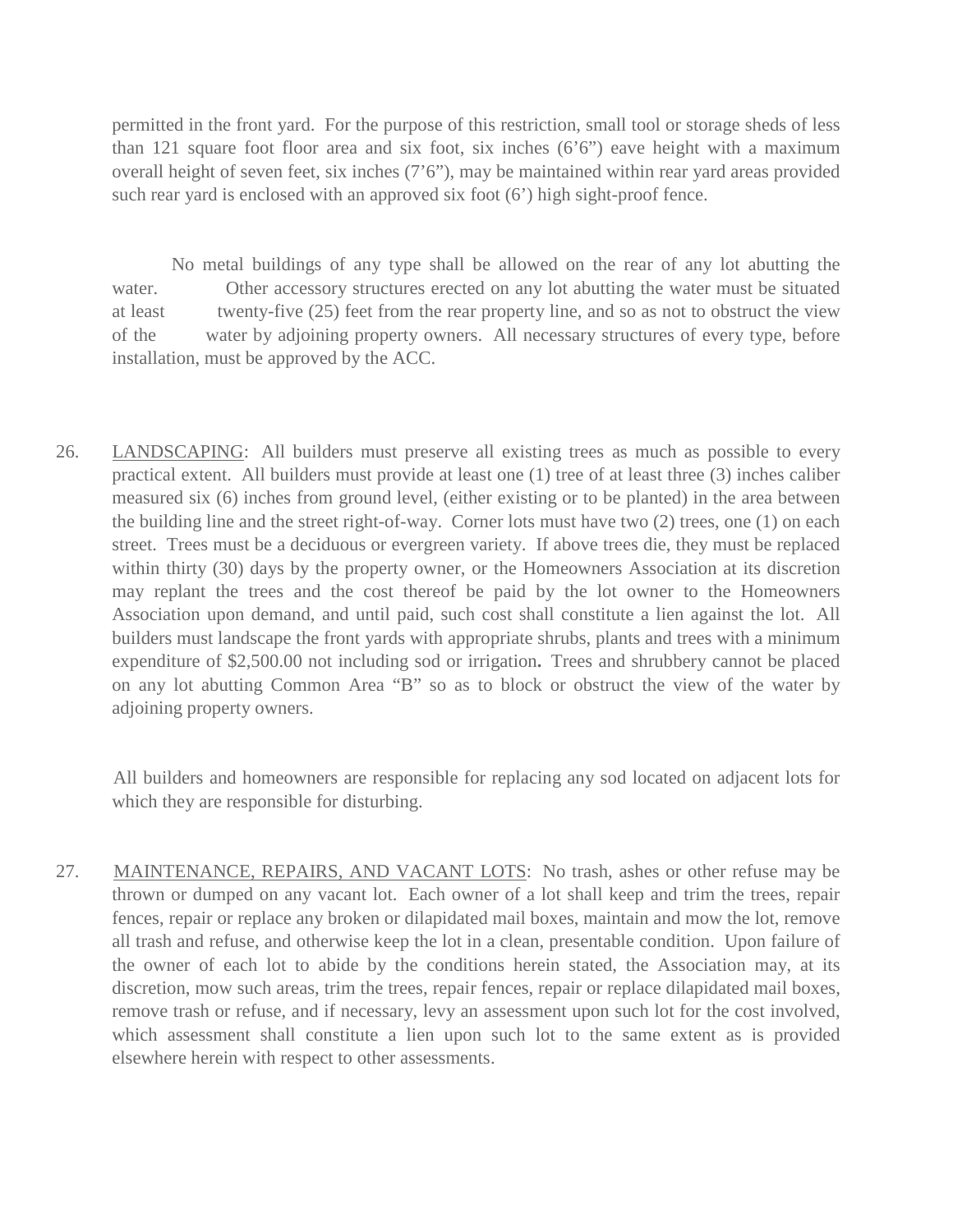28. MISCELLANEOUS COMMON AREA "A": The following restrictions shall apply to the use and enjoyment of Common Area "A":

The Sendera Lakes Homeowners' Association Corp., (hereinafter called "HOA") shall be the owner of Common Area "A", and shall at all times keep and maintain in good order all landscaping and buildings upon said Common Area "A".

- 29. MISCELLANEOUS COMMON AREA "B": The following restrictions shall apply to the use and enjoyment of the water situated upon Common Area "B":
	- (a) The Sendera Lakes Homeowners' Association Corp. shall be the owner of Common Area "B", and shall at all times keep and maintain in good order all landscape upon said Common Area "B". In the event such association should not have jurisdiction and control over this subdivision, then upon such event, a separate homeowners' association shall be formed with all lots and owners subject thereto.
	- (b) No internal combustion boats shall be permitted on the water.
	- (c) None of the owners of lots abutting the water shall erect piers, boat houses or boat docks on the water.
	- (d) No nude swimming shall be permitted in the water.
	- (e) Fishing by means of trot lines, jug fishing, seines or trapping is prohibited.
	- (f) Hunting or the use of firearms on the water is prohibited.
	- (g) Any type of construction, which includes retaining walls, in the twenty-five (25) foot rear setback line to the water must be approved in advance by the ACC.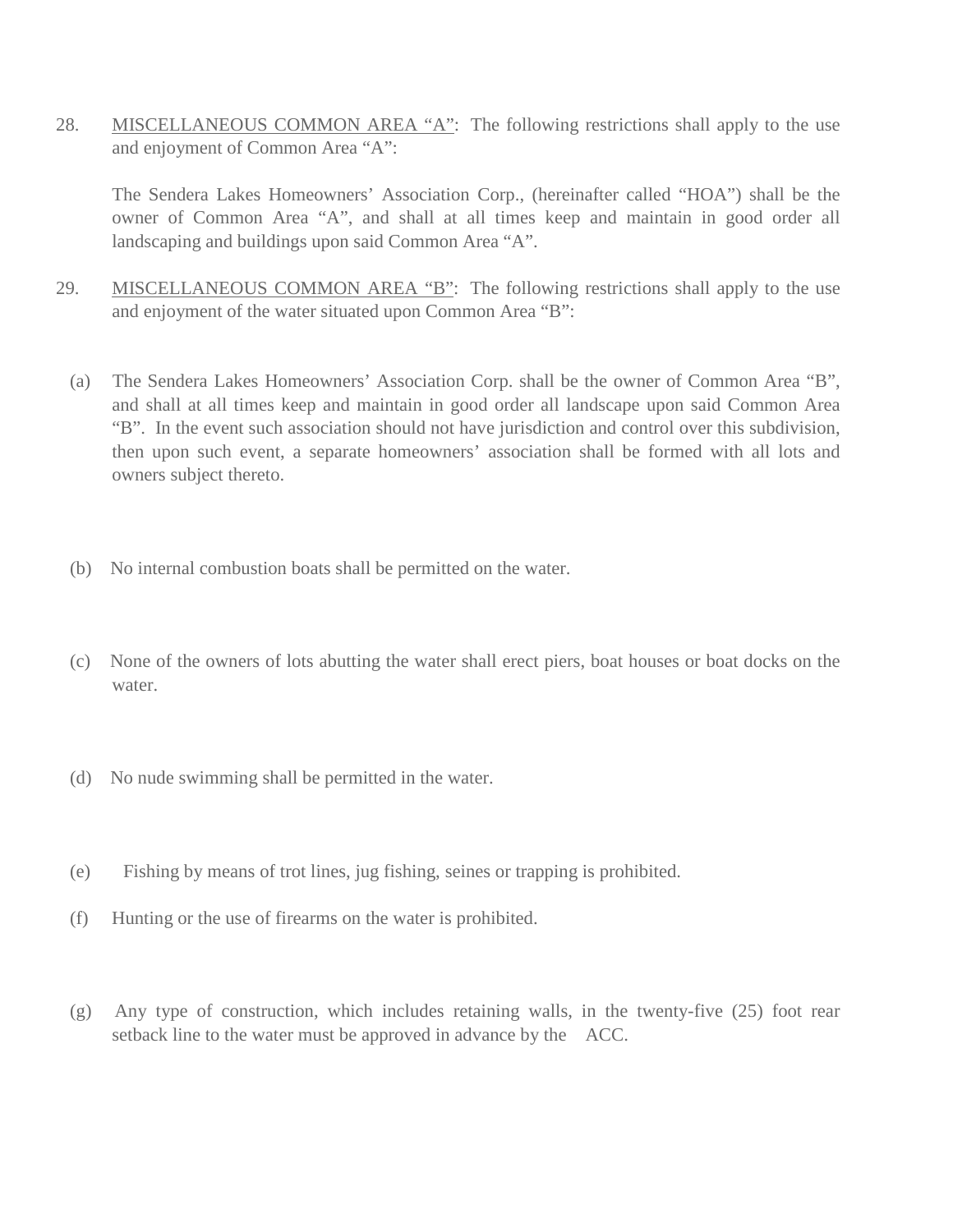- 30. ADDRESS BLOCK: Each home must have a cast stone "Address Block" placed either on the mailbox or front of the home.
- 31. CHRISTMAS LIGHTS: May not be installed before November 1<sup>st</sup> and must be removed by February 1st.
- 32. OKLAHOMA SEX OFFENDERS REGISTRATION ACT: No person at any time shall own, lease, reside, visit, stay or be on the premises of any home, lot, and/or common area constituting part of any subdivision of Sendera Lakes, which person was required to register pursuant to SEX OFFENDERS REGISTRATION ACT of Oklahoma [57 O.S. § 581 et seq. together with any amendments made thereto]. Any violations of this provision by any owner shall cause the owner to forthwith remove and forever bar such person from such home, and upon failure to so do, said owner shall move from said offending home and from Sendera Lakes. In the event any owner, ACC, association or developer should ascertain or learn that a Registrant under the Oklahoma Sex Offenders Registration Act is or has been residing, temporarily or permanently, in Sendera Lakes, the failure to provide notice of the violation of this provision to the owner of such home shall not and will not constitute acquiescence or permission of such residency or occupancy.
- 33. ENFORCEMENT: Should the owner or tenant of any lot or lots, block, or building sites in this addition violate any of the restrictive covenants or conditions contained herein, and thereafter refuse to correct same and to abide by said restrictions and conditions contained herein after reasonable notice, then in such event, any owner of any block, lot or building site in this addition and/or the ACC and/or the Sendera Lakes Homeowners' Association may institute legal proceedings to enjoin, abate or correct such violation or violations. The owner of the block, lot or lots, or building site permitting the violation of such restriction or conditions shall pay all attorneys' fees, court cost and other necessary expenses incurred by the person and/or the ACC and/or the Sendera Lakes Homeowners' Association instituting such legal proceedings to maintain and enforce and aforesaid restrictions and conditions, said attorneys' fees, court costs and other expenses allowed and assessed by the Court for the aforesaid violation or violations shall become a lien upon the land as of the date legal proceedings were originally instituted, and said lien shall be subject to foreclosure in such action so brought to enforce such restrictions in the manner provided by the law.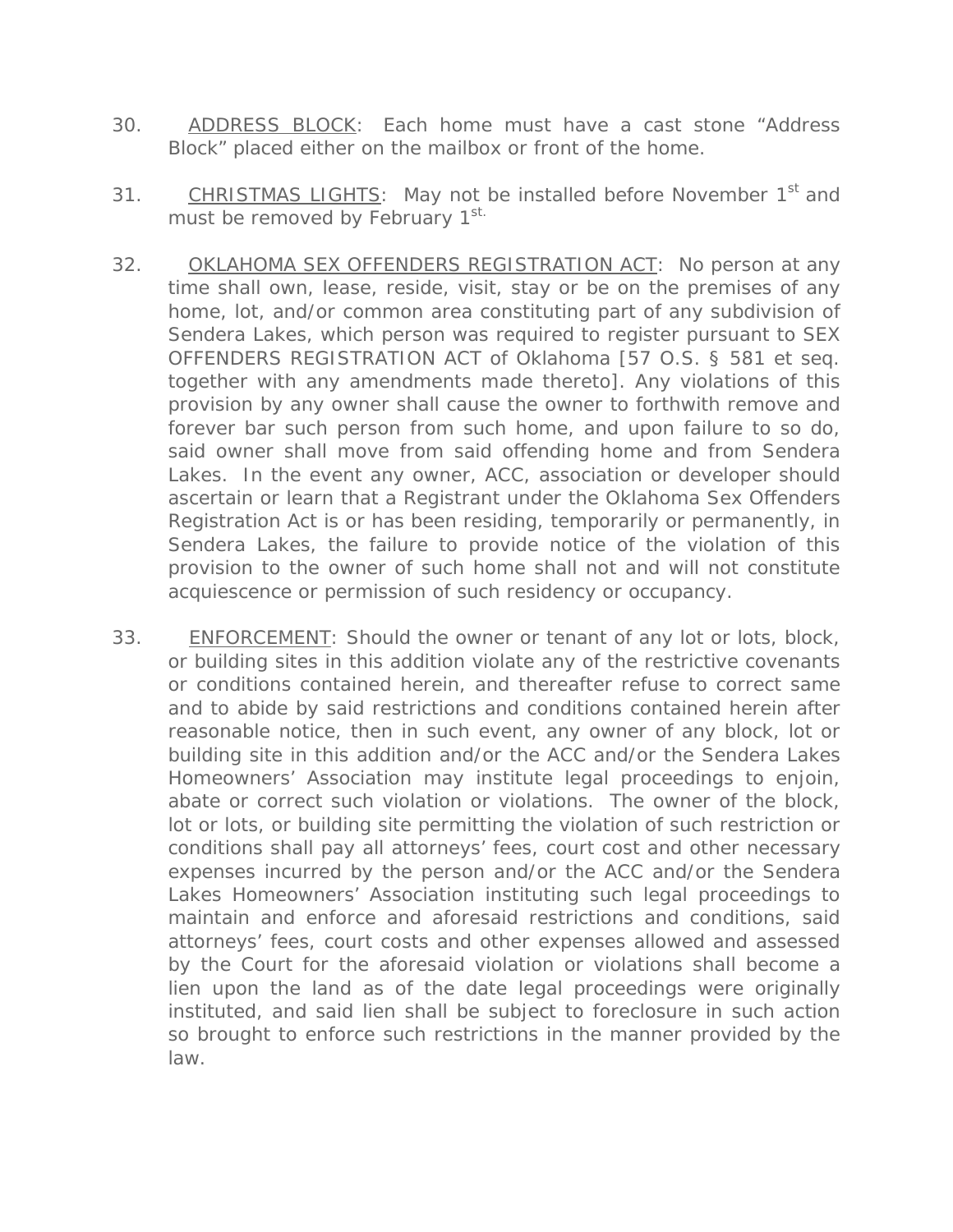- 34. PARTIAL INVALIDATION: Invalidation of any one of these covenants by judgement or court order shall in no wise effect any of the other provisions which shall remain in full force and effect.
- 35. AMENDMENT: These Dedications, Reservations and Restrictions may be amended, in whole or in part, by a duly recorded instrument executed and acknowledged by sixty-six and two-thirds percent (66 2/3%) of the Class A & Class B votes outstanding as of the date of the Amendment of all Class A & Class B lot owners in this subdivision and all future subdivisions platted by Odom Northwest, L.L.C. and any and all amendments shall first have the approval of Odom Northwest, L.L.C. The approval of Odom Northwest, L.L.C. shall terminate on December 1, 2043.

Executed this \_\_\_\_\_\_\_\_\_ day of \_\_\_\_\_\_\_\_\_\_\_\_\_, 2013.

Odom Northwest,

L.L.C.

By:

David P. Odom,

Manager

State of Oklahoma )

\_\_\_\_\_\_\_\_\_\_\_\_\_\_\_\_\_\_\_\_\_\_\_\_\_

 $\begin{pmatrix} 1 & 0 \\ 0 & 1 \end{pmatrix}$  SS. County of Cleveland )

> This instrument was acknowledged before me, on this \_\_\_\_ day of \_\_\_\_\_\_\_\_\_\_, 2013, by David P. Odom, as manger of Odom Northwest, L.L.C.

> > Public

\_\_\_\_\_\_\_\_\_\_\_\_\_\_\_\_\_\_\_\_\_\_\_\_-

Notary

# DECLARATION

## SENDERA LAKES HOMEOWNERS' ASSOCIATION Corp.

 For the purpose of enhancing and protecting the value, attractiveness and desirability of the lots constituting SENDERA LAKES SECTION 1, Odom Northwest, L.L.C. hereby declares that all of the real property in said subdivision, and each part thereof, shall be held, sold and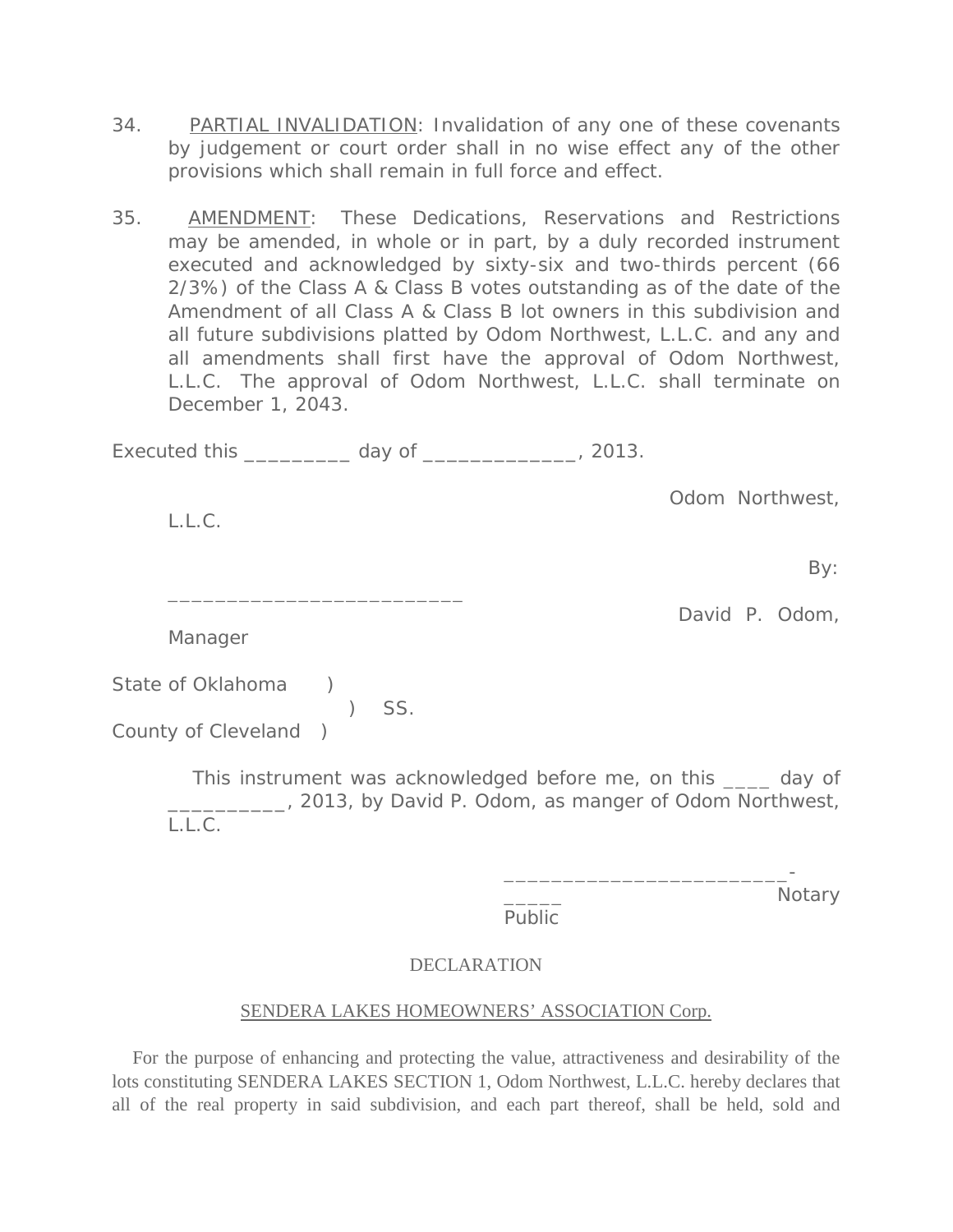conveyed, subject to the following easements, covenants running with the land and shall be binding on all parties having or acquiring any right, title or interest in said subdivision, their heirs, successors and assigns, and shall inure to the benefit of each owner thereof.

 Odom Northwest, L.L.C. has formed the Sendera Lakes Homeowners' Association Corp., a non-profit corporate entity, established pursuant to the General Corporation Act of the State of Oklahoma, formed for the general purpose of owning and maintaining the common areas and enhancing the value, desirability and attractiveness of SENDERA LAKES.

#### ARTICLE I

#### Definitions

Section 1. "Association" shall mean and refer to Sendera Lakes Homeowners' Association Corp.

- Section 2. "Common Area" shall mean the following:
	- (a) The median and entrance on Sendera Lakes Drive.
	- (b) Any area that may be included in the definition of "common area" in all subdivision plats hereafter filed of record covering any portion of Sec 34, Township 10 North, Range 3 West, City of Moore, Cleveland County, Oklahoma.
		- (c) All areas that are marked Common Area "A" and "B" on the filed plat.
- Section 3. "Lot" shall mean any plot of land or part thereof shown on the recorded subdivision map of SENDERA LAKES SECTION 1, and as shown on all subdivision plats that may hereafter be filed covering any portion of Section 34, Township 10 North, Range 3 West, City of Moore, Cleveland County, Oklahoma.
- Section 4. "Maintenance" shall mean the exercise of reasonable care necessary to keep and to water, mow and/or replace grass, trees and make repairs to the common area.
- Section 5. "Member" shall mean every person who owns a lot in the subdivision, except builders.
- Section 6. "Owner" shall mean the record owner of the title to any lot in the subdivision, but shall not include those holding title merely as security of an obligation or as a builder.
- Section 7. "Subdivision" shall mean the subdivided real property hereinbefore described, in the Plat of SENDERA LAKES SECTION 1 and such other additions covering any portion of Section 34, Township 10 North, Range 3 West, City of Moore, Cleveland County, Oklahoma, as may be brought within the jurisdiction of the Association by any developer that may hereafter file a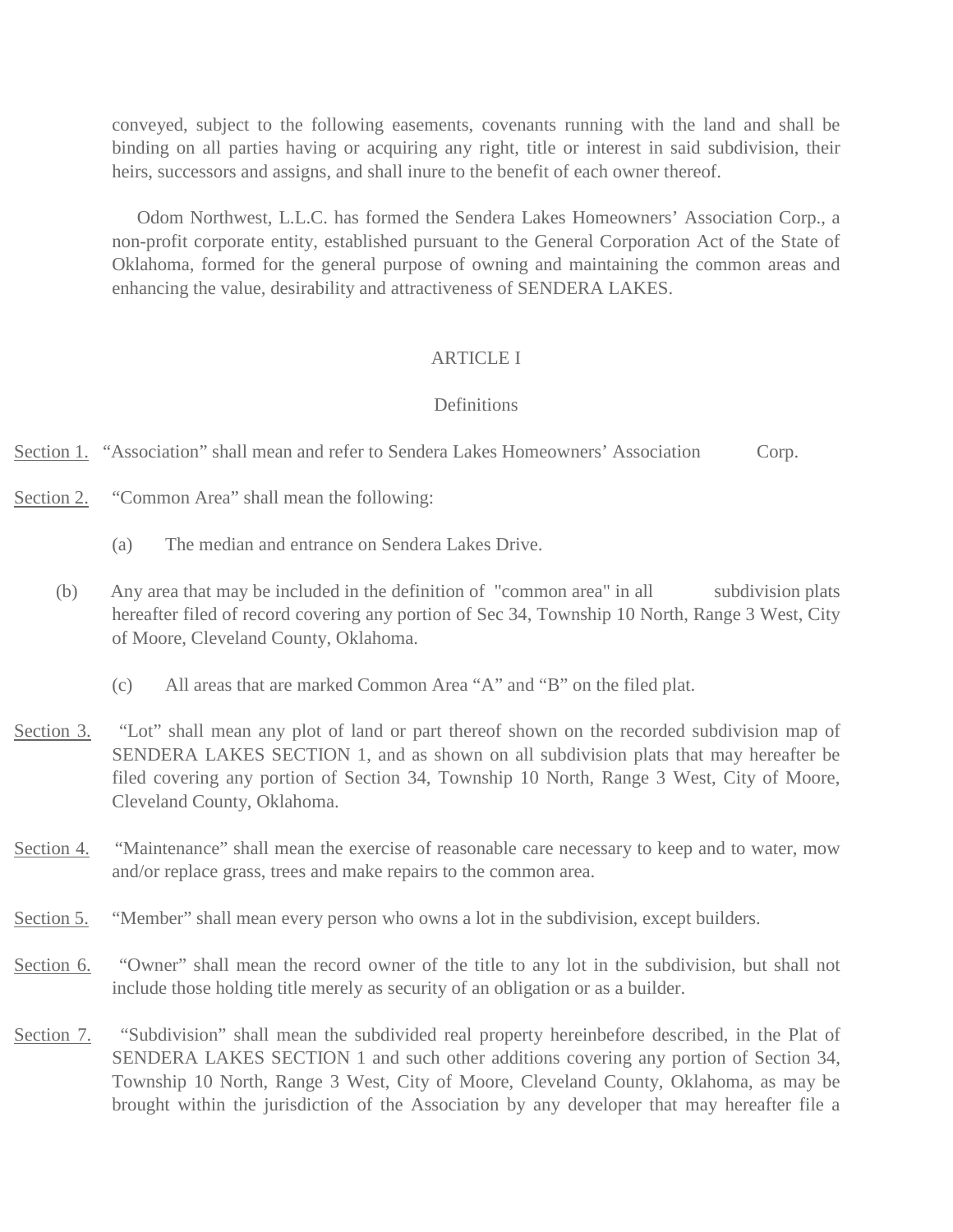subdivision plat covering portion of said Section 34 and such subdivision plat becoming a part of Sendera Lakes.

- Section 8. "Builder" is any person, firm, or corporation that acquires title to a lot for the purpose of constructing a house thereon for resale.
- Section 9. "Developer" is Odom Northwest, L.L.C. and its successors and assigns.

## ARTICLE II

## Membership and Voting Rights

- Section 1. Each owner of a lot, by acceptance of a deed, consents that such owner shall be a member of the Sendera Lakes Homeowners' Association Corp. and is subject to all of the terms and conditions as set forth in the Owners Certificate, Dedication, Reservations and Restrictions and in the Declaration of Sendera Lakes Homeowners' Association Corp. and the Bylaws of the Association and to all rules and regulations enacted by the Board of Directors of the Association pertaining to use and enjoyment of the common areas.
- Section 2. The Association shall have two (2) classes of voting membership:
	- (a) Class A members shall be all of the owners, except developer and builders, who shall be entitled to one vote for each lot owned. If two or more persons are the joint owners, all such persons shall be members, but only one shall be entitled to vote.
	- (b) Class B members shall be the developer, who shall be entitled to three (3) votes for each lot owned by it and each lot that the developer has conveyed to the builder until such time as the builder conveys the lot to an owner.
	- (c) No builder shall be a member of the Association.
- Section 3. Whenever a member shall cease to own real property in Sendera Lakes, such member shall automatically be dropped from membership in the Association.
- Section 4. The Developer shall retain the right to veto any proposed action by the Association and the Association shall be bound by the Developer's veto. The Developer shall have this power of veto notwithstanding any language herein to the contrary.

# ARTICLE III

## Meetings of Members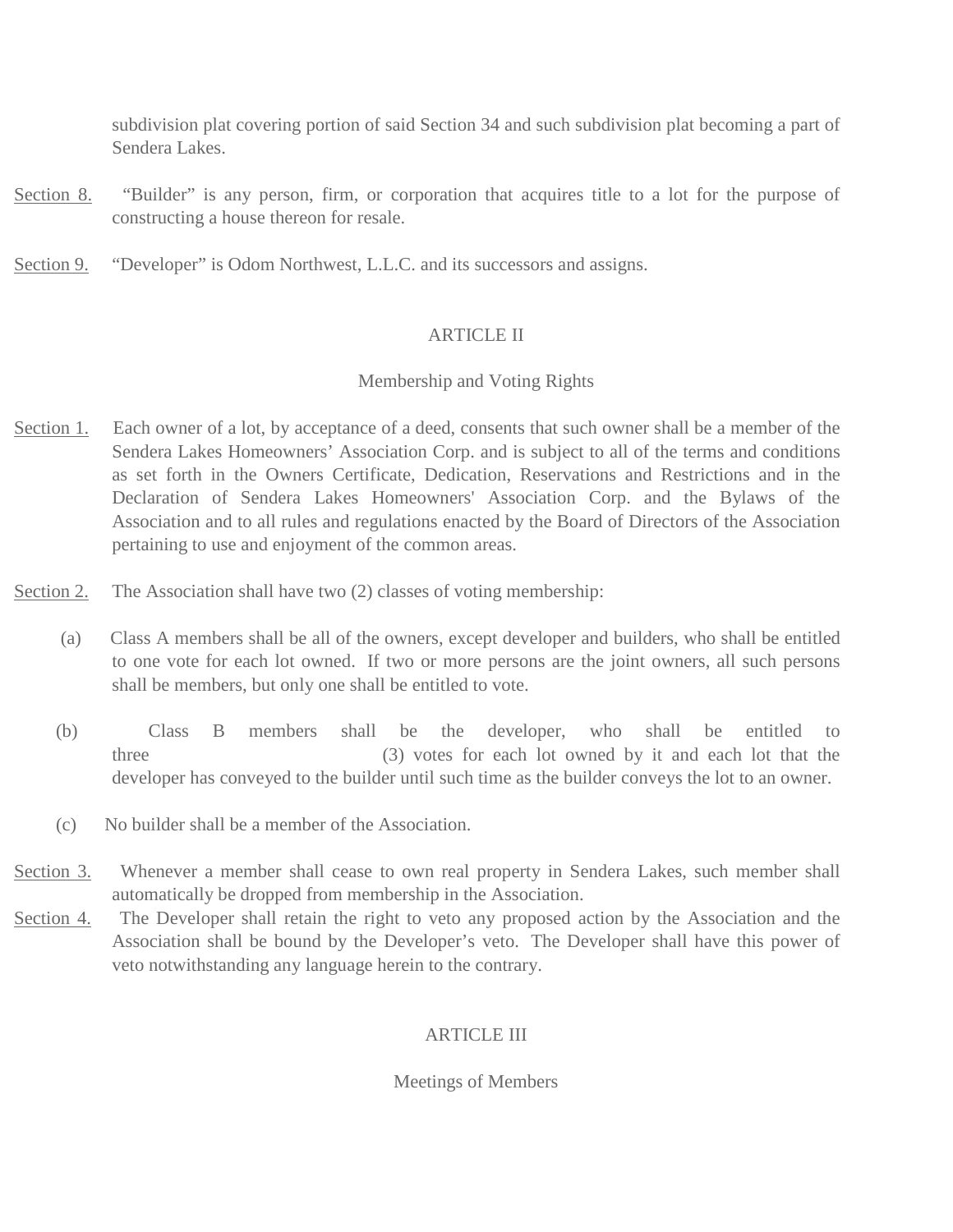- Section 1. There shall be an annual meeting of the members of the Association at such place as may be designated on the first Thursday in February of each year, at 7:00 P.M., and if a legal holiday, then on the next succeeding business day.
- Section 2. Special meetings of the members shall be held whenever called by the President or a majority of the Board of Directors or at the request of ten (10) members.
- Section 3. Notice of the annual or of a special meeting shall be sent by mail or hand-delivered by the Secretary of the Association to the last known address of all members at least ten (10) days prior to the meeting.
- Section 4. Each Class A member may cast one vote for each lot owned, either in person or by proxy. Each Class B member may cast three (3) votes for each lot owned, either in person or by proxy.
- Section 5. At any meeting of the members, a quorum shall consist of fifty percent (50%) of the total number of votes outstanding as of the date of the meeting, either present in person or by proxy, and a majority in amount of such quorum shall decide any question that may come before the meeting. If the quorum is not present, another meeting may be called within sixty (60) days, pursuant to giving notice of the same, and the required quorum at the subsequent meeting shall be one-half (1/2) of the required quorum at the preceding meeting.
- Section 6. At the first annual meeting the members shall elect three (3) members as Directors, one to serve for one (1) year, one to serve for two (2) years and one to serve for three (3) years, the term to be determined by lot. At each annual meeting thereafter one director shall be elected to serve for a term of three (3) years. If, during the preceding year, a vacancy has occurred in the Board of Directors, the members at the annual meeting shall elect a director to serve for the unexpired term of the vacancy.

### ARTICLE IV

#### Board of Directors

- Section 1. The business and affairs of the Association shall be managed by a Board of Directors, which shall consist of three (3) members.
- Section 2. The Board shall hold an annual meeting on the second Thursday of February of each year. All other meetings may be held at the time and place as designated by the Board.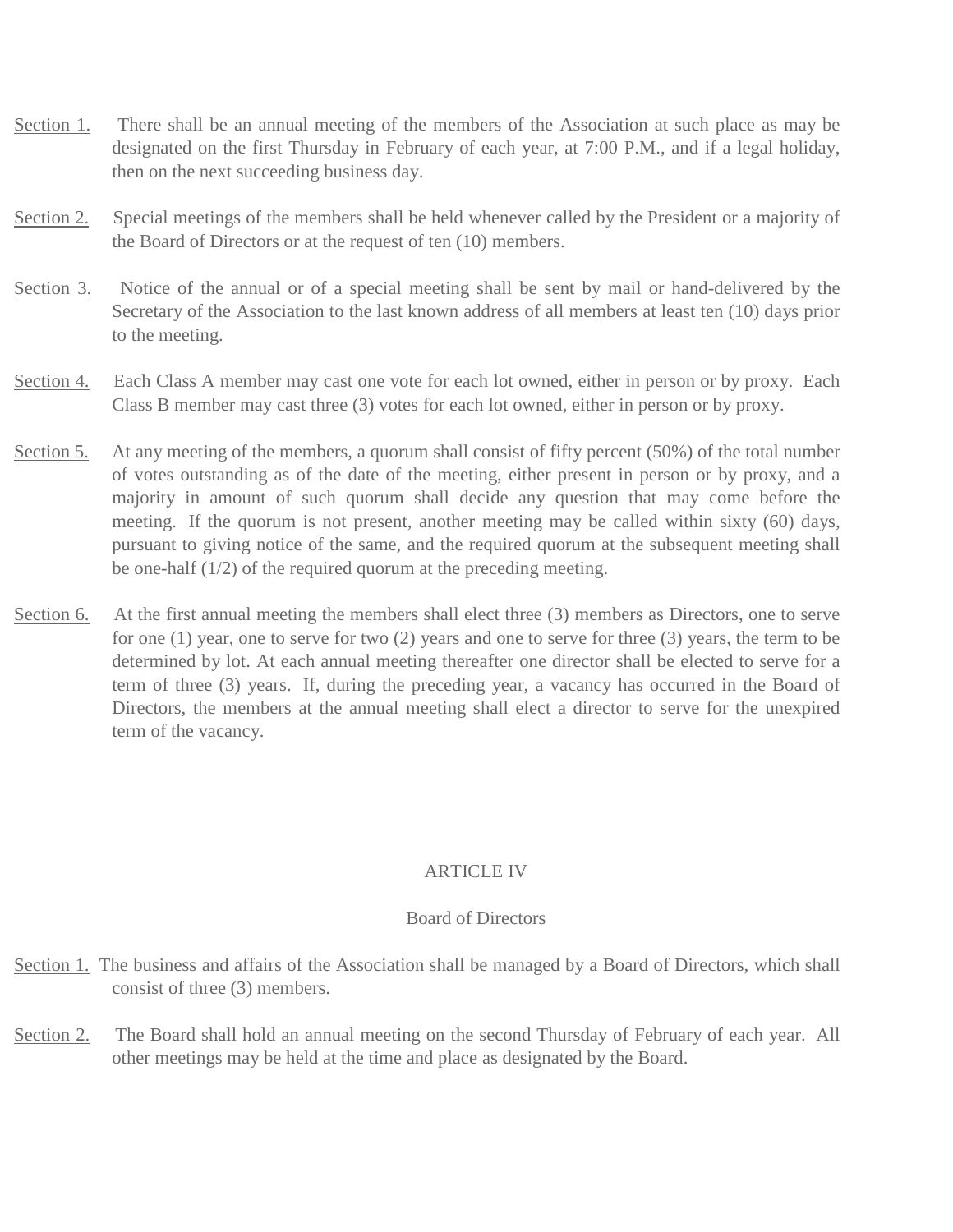- Section 3. The majority of the Directors shall constitute a quorum for the transaction of business. The acts of a majority of the Directors present at a meeting at which there is a quorum shall be the act of the Board of Directors.
- Section 4. Whenever a vacancy in the membership of the Board of Directors shall occur, the remaining members of the Board shall select a member to serve until the next annual meeting of the members.

Section 5. The Board of Directors has authority and it will be its duty:

- (a) to exercise on behalf of the Association, all powers, duties and authority vested in the Association, under the laws of the State of Oklahoma, and in the Owners Certificate, Dedication, Reservations and Restrictions, and in the Declaration and Bylaws of the Association;
- (b) to adopt rules and regulations governing the use, maintenance and upkeep of the common areas;
- (c) to collect and distribute the annual and special assessments;
- (d) to file liens and lawsuits to enforce the payment of dues and assessments;
- (e) to adopt by-laws for the Association.

#### ARTICLE V

## **Officers**

- Section 1. The Board of Directors shall elect from the Board, officers of the Association, which shall consist of a President, Vice-President and Secretary-Treasurer, who shall each serve for one (1) year.
- Section 2. At the annual meeting of the Board of Directors, the Board shall elect the officers who shall take office immediately after election.
- Section 3. The President shall be the Chief Executive Officer of the Association and shall perform such duties as from time to time may be assigned to him by the Board.
- Section 4. In the case of the absence or disability of the President, the duties of that officer shall be performed by the Vice-President. He shall also perform such duties as may be assigned to him by the Board.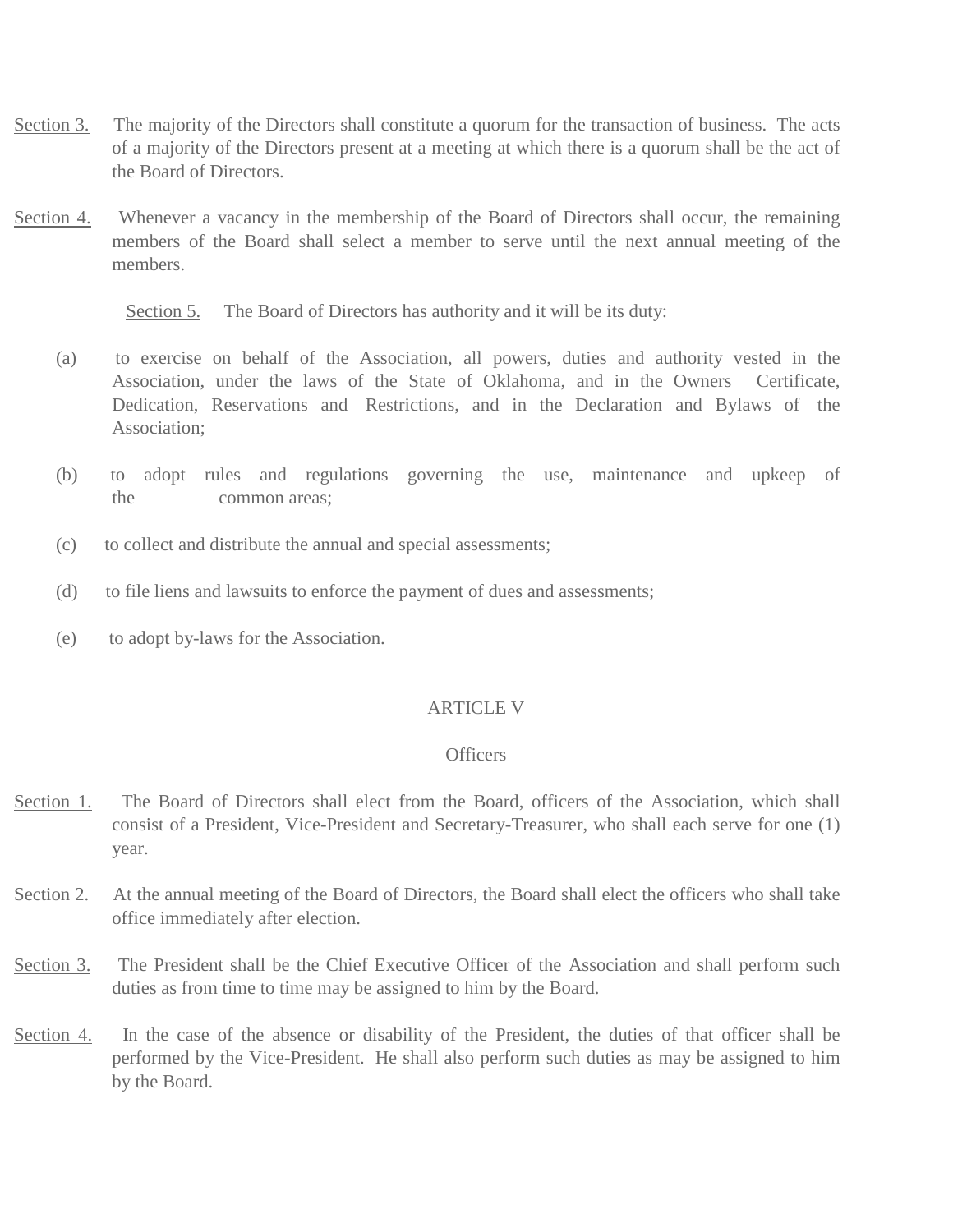- Section 5. The Secretary-Treasurer shall keep the minutes of the Board of Directors' meeting and of the annual meeting of the members. The Secretary-Treasurer shall give all notices required by the rules of the Association and shall have custody of all receipts, disbursements and funds of the Association.
- Section 6. The President, with the advice and consent of the Directors, shall appoint such committees as the Board shall deem necessary to perform the obligations of the Association.
- Section 7. The officers, directors and committees shall not be entitled to any compensation for their services.

### ARTICLE VI

#### **Assessments**

- Section 1. The owner shall pay to the Association annual assessments and special assessments, which assessments will be established and collected as hereinafter provided. The annual and special assessments, together with interest, costs and reasonable attorney fees, shall be a charge on the land and a continuing lien on each lot against which such an assessment is made. Each such assessment, together with interest, costs and attorney fees that may be allowed in any legal action for enforcement, shall also be the personal obligation of the owner and be a lien on the property of each lot at the time the assessment falls due.
- Section 2. The annual assessments shall be used exclusively for the upkeep, improvement, and maintenance of the common areas. The annual assessments shall include and the Association shall acquire and pay for out of the funds derived from the annual assessments:
	- (a) Water, electrical lighting and other necessary utility services for the common areas;
	- (b) Maintenance of the common areas which includes the planting and mowing of grass and the planting and cultivation of flowers and shrubs;
	- (c) Keeping and maintaining the automatic sprinkler systems, building and common areas in a good state of repair;
	- (d) To employ laborers to perform the necessary services and to pay for workman's compensation and other insurance, if necessary, covering such employees;
	- (e) Maintenance and repair to preserve the lake, including purification of water, stocking of fish and other items so that the lake can be used and enjoyed by all owners of lots in Sendera Lakes.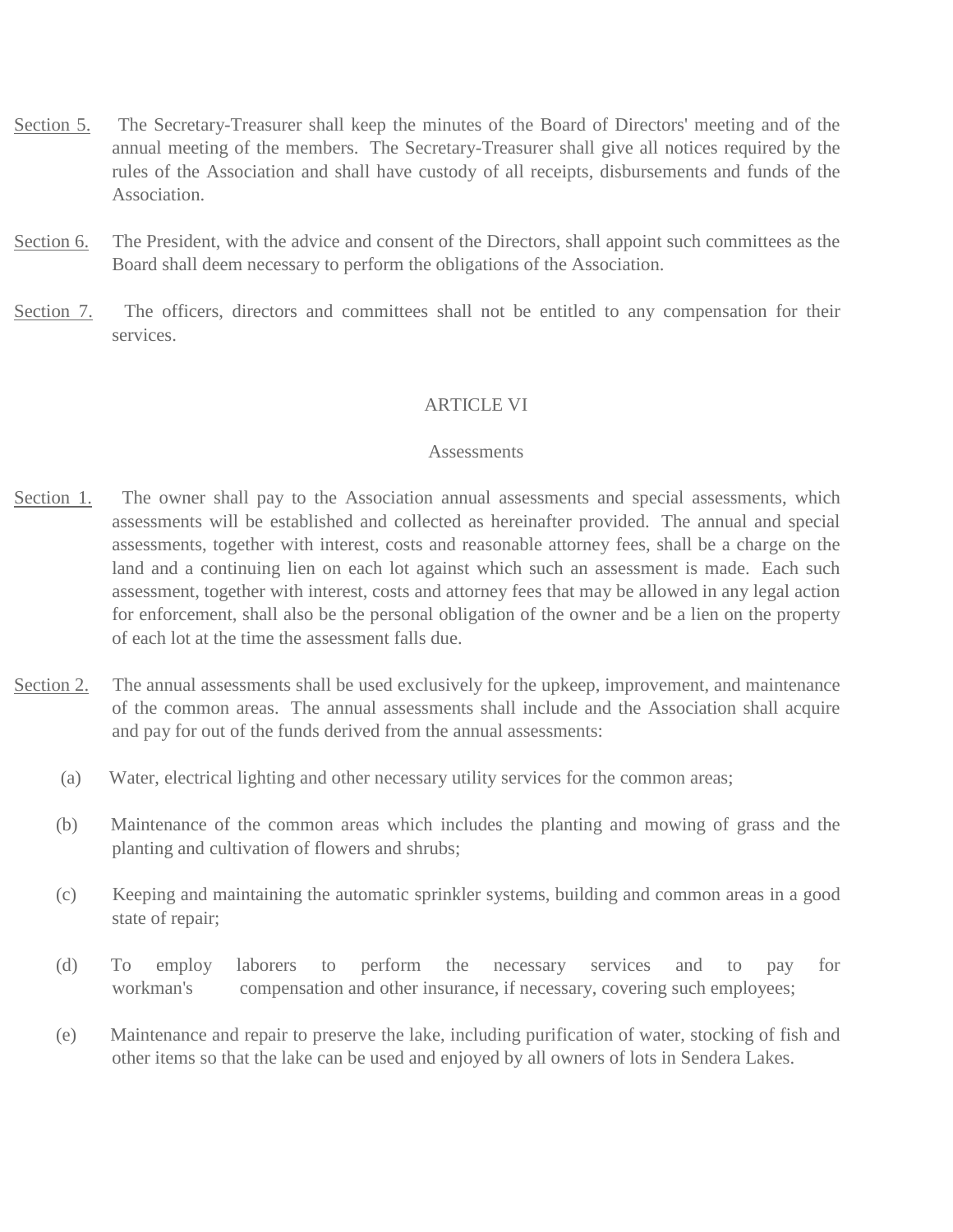- (f) To purchase and pay for all other types of insurance, such as general liability insurance, that the Board of Directors may determine necessary for the protection of the Association and its members.
- Section 3. The annual assessment for Class A members for the current year shall be the assessments heretofore fixed by the Board of Directors. Subsequently, the annual assessment for Class A members may be increased or decreased so that only amounts sufficient to pay the expenses shall be collected.
- Section 4. The annual assessment for Class B members shall be one-third (1/3rd) of the amount paid by Class A members. If the annual assessments are increased or decreased, the Class B Members shall pay one-third (1/3rd) of the amount paid by Class A members.
- Section 5. In addition to the annual assessments, the Association may levy, in any year, a special assessment upon Class A members for the purpose of defraying any necessary repairs or replacements to the sprinkler system, landscaping, or any other capital expenditures. The amount of the special assessment will be determined by the Board of Directors. The Class B members shall pay one-third (1/3rd) of the amount assessed against Class A members.
- Section 6. The Board of Directors must establish the annual assessment by the 1st day of March of each year. All annual assessments are due and payable annually in advance on the 31st day of March of each year. Special assessments are due annually in advance within thirty (30) days after the same are fixed by the Board of Directors.
- Section 7. Any assessment, both annual and special, not paid within thirty (30) days after the due date shall be deemed in default and shall bear interest from the due date at the rate of eighteen percent (18%) per annum. The Association, acting through its officers, may bring an action at law against the owner personally obligated to pay the same or may foreclose a lien against the property.

### ARTICLE VII

### General Provisions

- Section 1. Odom Northwest, L.L.C., the ACC, or any owner shall have the right to enforce by any proceedings at law or in equity all restrictions, conditions, covenants, assessments, liens and charges now or hereafter imposed by the provisions of this document.
- Section 2. All of the provisions of the Owners Certificate, Dedication, Restrictions and Reservations, and all of the covenants and restrictions of this document may be amended by a duly recorded instrument executed and acknowledged by two-thirds (2/3rds) of the votes outstanding as of the date of the amendment. Votes shall be computed as provided in Article II, Section 2a and 2b. The Developer may unilaterally, even when it owns only one lot, amend these restrictions as long as such amendment is consistent with the basic plan for the development.